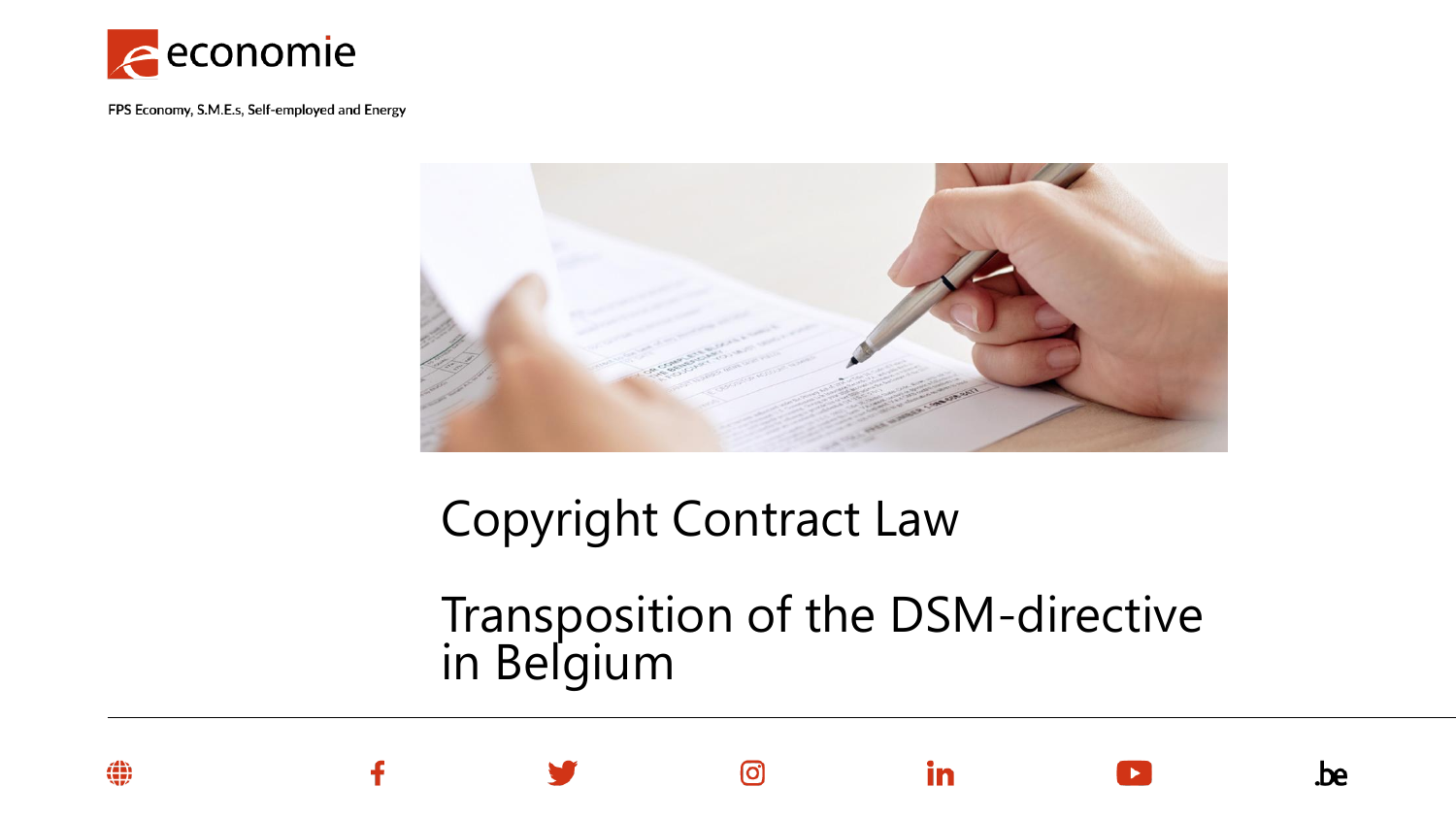

## General framework Directive: timing – transposition into Belgian law

- Directive 2019/790 of 17 april 2019
- Transposition deadline: 7 June 2021
- Procedure: Consultation of the Council for intellectual property (from 19/6/2019 until [19/06/2020\) https://economie.fgov.be/nl/themas/intellectuele](https://economie.fgov.be/nl/themas/intellectuele-eigendom/instellingen-en-actoren/raad-voor-de-intellectuele/adviezen/advies-van-19-juni-2020-van-de)eigendom/instellingen-en-actoren/raad-voor-deintellectuele/adviezen/advies-van-19-juni-2020-van-de
- New consultation on political level in February 2021
- Approval by the council of ministers : 4th of June 2021 [https://news.belgium.be/nl/auteursrechten-en-naburige-rechten-de-digitale](https://news.belgium.be/nl/auteursrechten-en-naburige-rechten-de-digitale-eengemaakte-markt)eengemaakte-markt

<u>(ဝ)</u>

in

.be

- **Advice Council of State (Raad van State): July - August 2021**
- Parliament: after summerbreak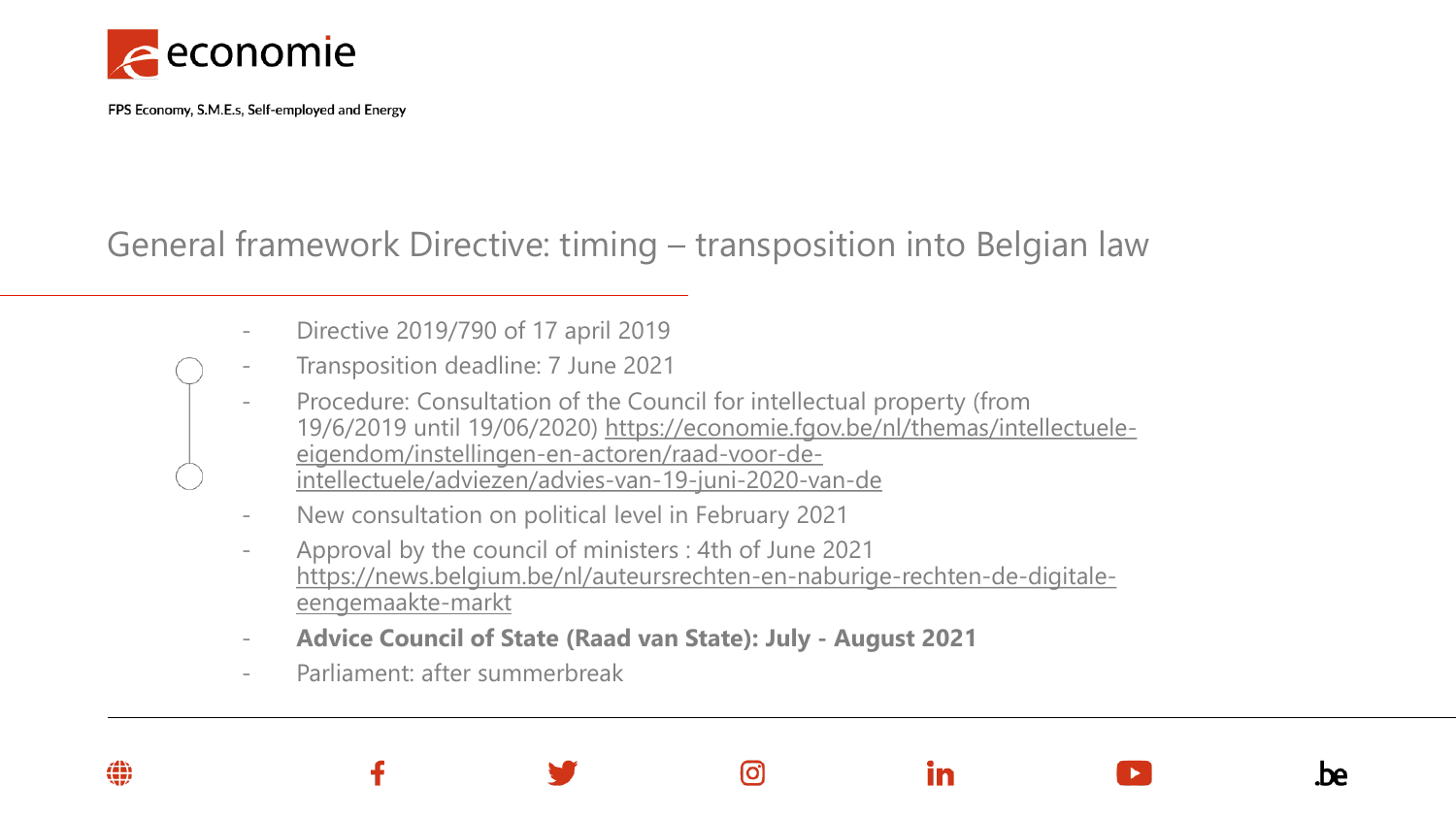

## Appropriate and proportionate remuneration

- Member States shall be free to use different mechanisms
- Member States have to take into account:
	- the principle of contractual freedom
	- a fair balance of rights and interests

## Proposal in Belgium:

- Collective bargaining agreement
- Imperative law
- Also applicable if rights are transferred through a presumption

[୦]

in

.he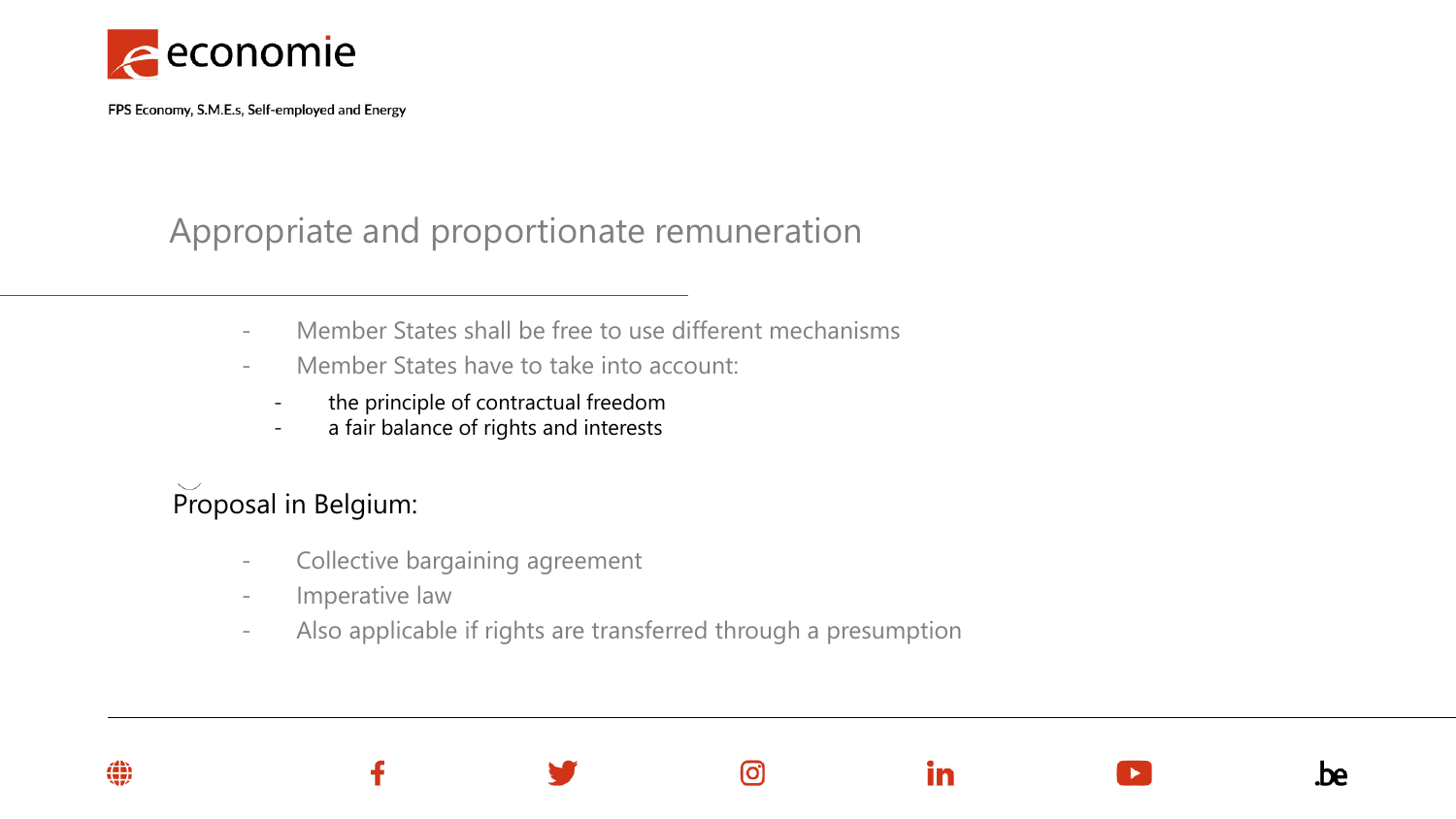

## Transparency obligation

#### Proposal in Belgium:

- Must include gross revenues, costs and net revenue
- After a reasonable period after exploitation
- Collective bargaining agreement
- Obligation to inform the author or performer when the exploitation is ceased
- Also applicable if rights are transferred through a presumption
- Author or performer can choose to ask information to his contractual counterpart or to the sublicencee
- Not applicable if the administrative workload is too high compared to the revenues

တြ

in

.he

- Not applicable if the contribution is not significant
- Authors and performers must keep the information confidential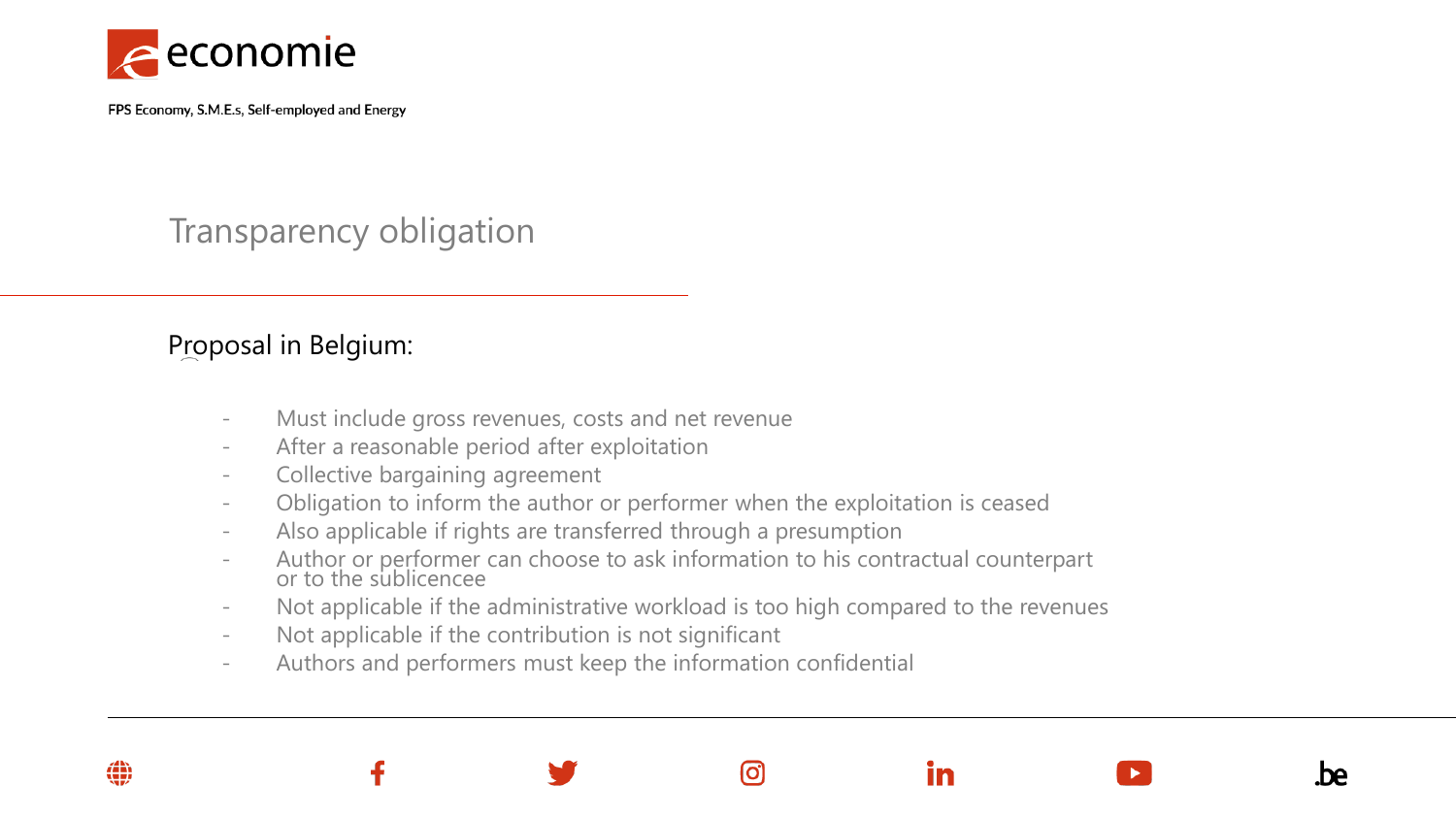

## Contract adjustment mechanism

- claim additional, appropriate and fair remuneration
- when the remuneration originally agreed turns out to be disproportionately low compared to all the subsequent relevant revenues

ര്ര

in

.he

 $\rightarrow$  Unforeseen success or bad deal?

#### Proposal in Belgium:

Exact words of directive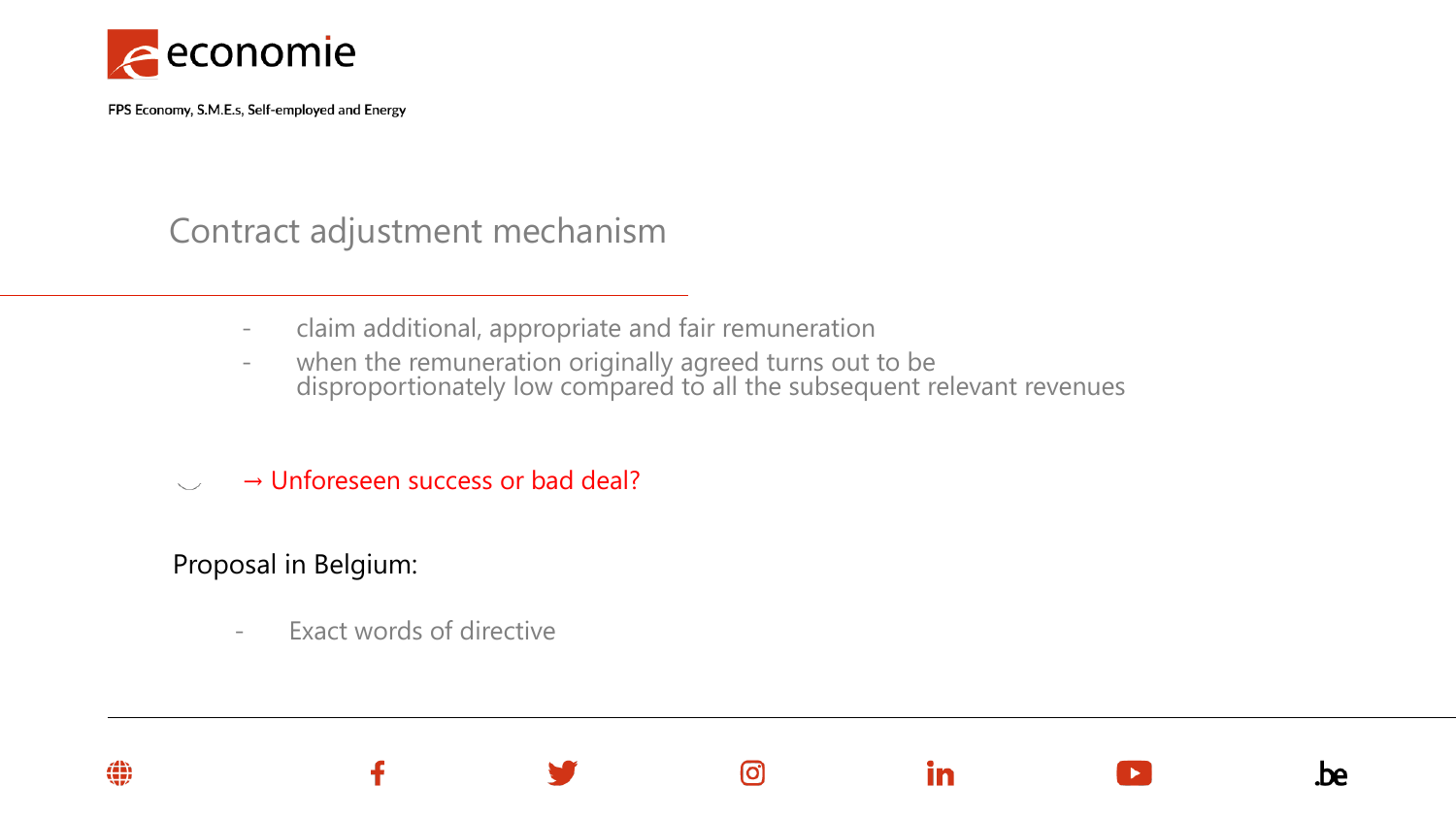

Right of revocation

#### Proposal in Belgium:

- Exploitation within the agreed period,
	- $\rightarrow$  must comply with the fair professional usages
	- $\rightarrow$  except if the agreed period gives a higher protection to the author or performer
- If there is no agreement : fair professional usages
- Not applicable:
	- Contribution of plurality of authors or performers, who would be harmed by right of revocation

<u>ଟ</u>

in

.he

- Labourcontract
- Order in non-cultural sector or advertising